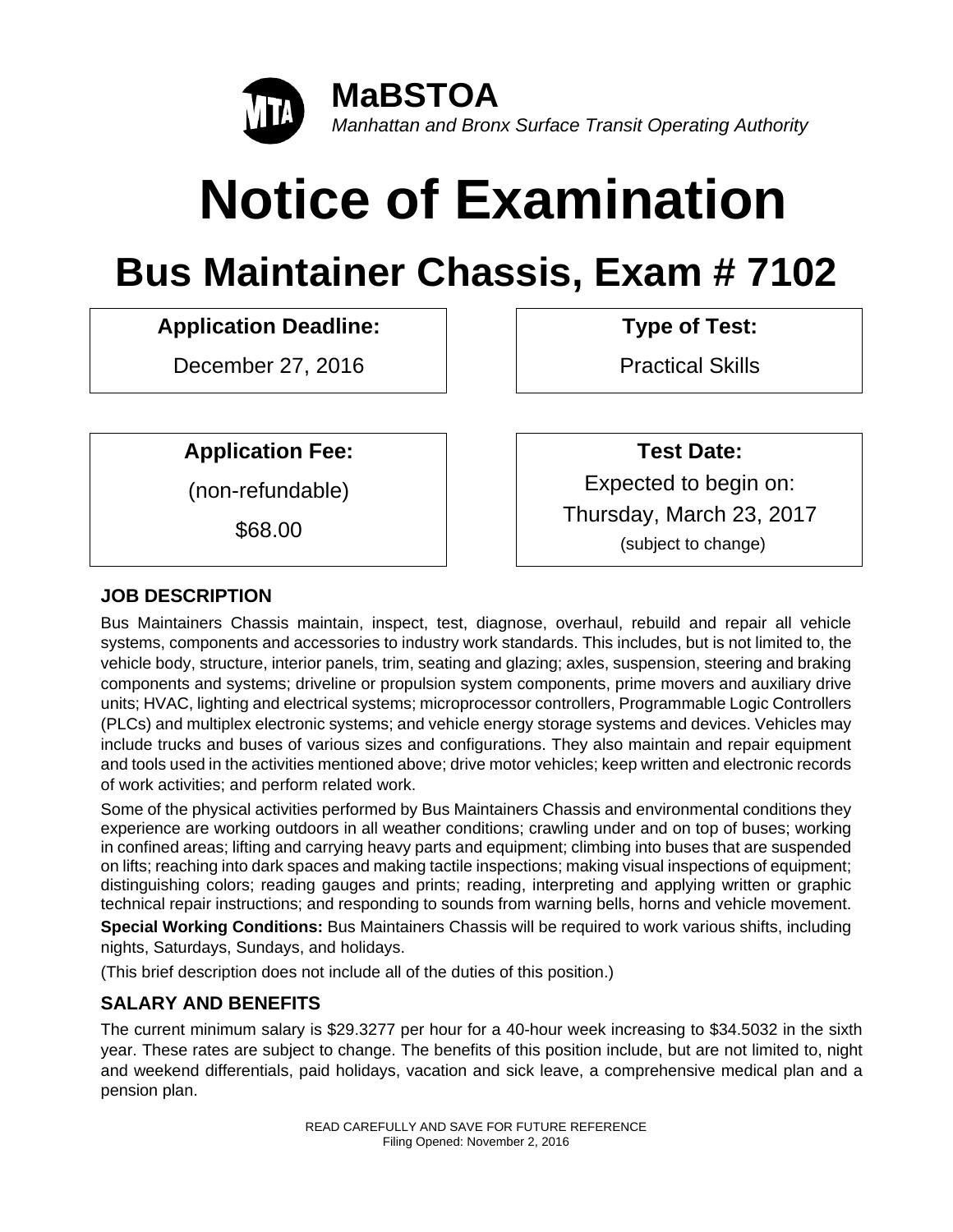# **HOW TO QUALIFY**

**Education and Experience Requirements:** By the **last day of the Application Period** you must have a minimum of:

- 1. Four years of full-time satisfactory experience as a journey-level mechanic (i.e., a fully trained, knowledgeable, experienced, proficient and competent mechanic) repairing passenger automobiles, trucks, buses or aircraft; or
- 2. Three years of full-time experience as described in paragraph "1." above, plus completion of one of the following listed below **before obtaining your journey-level experience.**
	- A. Two years of satisfactory experience as a mechanic's helper, apprentice or trainee performing or assisting in the work described above; or
	- B. Graduation from a recognized trade school or technical school, approved by a state's Department of Education or comparable agency, with a major course of study in automotive mechanics or a closely related field, totaling 600 hours; or
	- C. Graduation from a vocational high school, approved by a state's Department of Education or comparable agency, with a major course of study in automotive mechanics, or a closely related field; or
	- D. Graduation from an accredited college or university with an AAS degree or higher in automotive mechanics or a closely related field. Accreditation must be by a regional, national, professional or specialized agency recognized as an accrediting body by the U.S. Secretary of Education and by the Council for Higher Education Accreditation (CHEA).

**The following are types of experience that are not acceptable:** auto body and fender repair; auto or truck assembly; dealership make-ready repair; fuel, oil and lube servicing; vehicle inspection; exclusive specialty replacement shop work, such as tire replacement, replacement of exhaust parts (muffler), glass, climate control parts, etc.; and salvage and junkyard extraction.

You may be given the test before we review your qualifications. You are responsible for determining whether you meet the qualification requirements for this examination prior to submitting your application. If you are marked "Not Qualified," your application fee will **not** be refunded and you will **not** receive a score.

# **REQUIREMENTS TO BE APPOINTED**

**Driver License Requirement:** At the time of appointment you must possess either:

- 1. A Class B Commercial Driver License (CDL) valid in the State of New York with a passenger endorsement and no disqualifying restrictions; or
- 2. A Motor Vehicle Driver license valid in the State of New York and a Learner Permit for a Class B Commercial Driver License valid in the State of New York with a passenger endorsement and no disqualifying restrictions. Candidates who qualify under (2) above will be appointed subject to the receipt of a Class B Commercial Driver License valid in the State of New York with a passenger endorsement and no disqualifying restrictions at the end of a special training course in bus operation.

Candidates who fail to successfully complete the special training course in bus operation, including the receipt of a Class B Commercial Driver License valid in the State of New York with a passenger endorsement and no disqualifying restrictions, will be terminated.

If you have serious moving violations, a license suspension or an accident record you may be disqualified. The Class B Commercial Driver License valid in the State of New York with a passenger endorsement and no disqualifying restrictions must be maintained for the duration of employment.

**Medical Requirement:** Medical guidelines have been established for the position of Bus Maintainer Chassis. You will be examined to determine whether you can perform the essential functions of the

#### **READ CAREFULLY AND SAVE FOR FUTURE REFERENCE Filing Opened:** December 9, 2016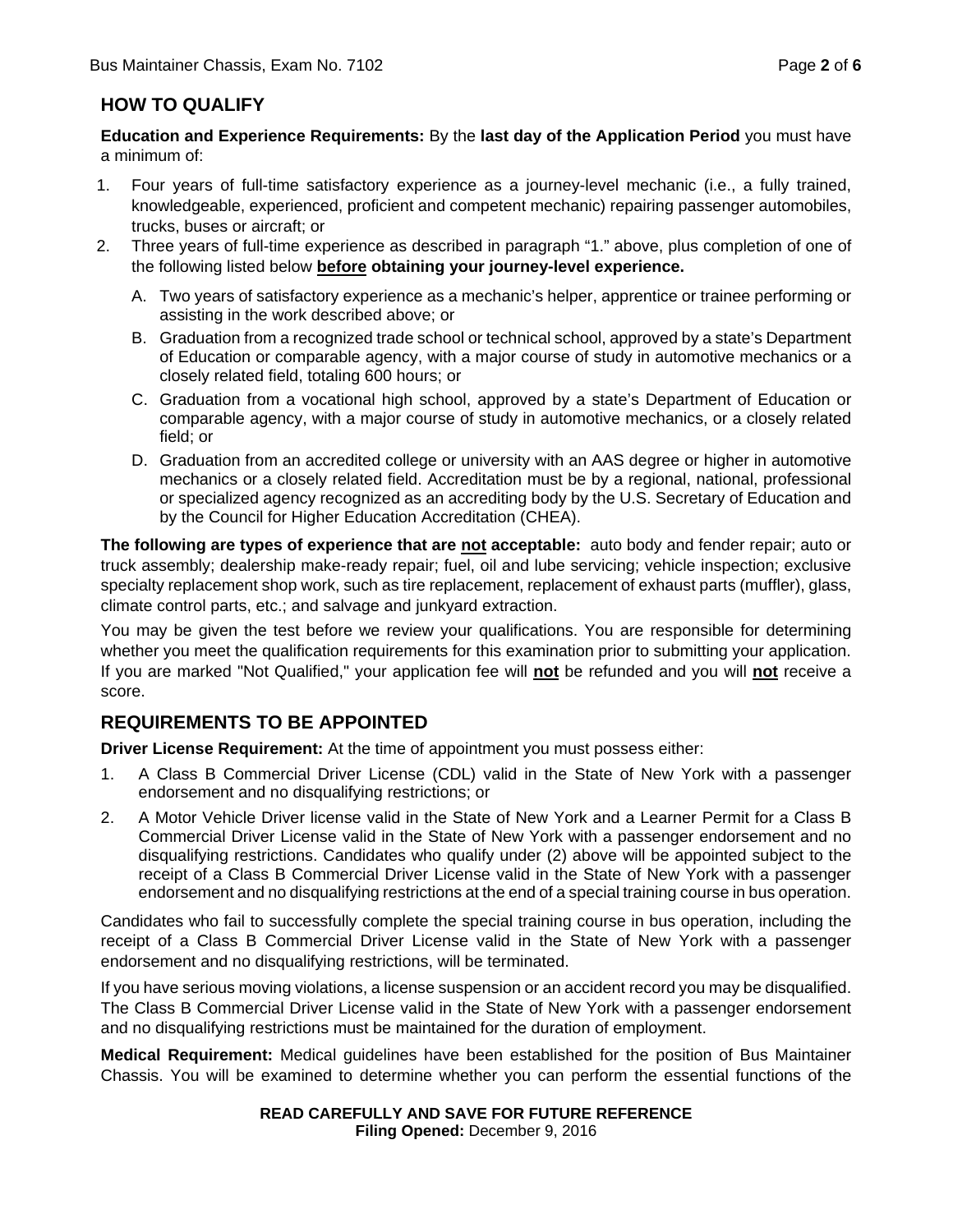position of Bus Maintainer Chassis. Where appropriate, a reasonable accommodation will be provided for a person with a disability to enable him or her to perform the essential functions of the position.

**Drug Screening Requirement: Drug Screening Requirement:** You must pass a drug screening in order to be appointed, and if appointed, you will be subject to random drug and alcohol tests for the duration of your employment. Additionally, if you have tested positive on a drug or alcohol test or had a refusal to test during pre-employment or while employed by a Federal DOT-regulated employer during the applicable period, you must have completed the Substance Abuse Professional (SAP) process required by federal law in order to be appointed to this safety-sensitive position.

**Character and Background Requirement:** Proof of good character and satisfactory background are absolute prerequisites to appointment. The following are some of the factors considered as grounds for disqualification: (a) conviction of an offense, the nature of which indicates lack of good moral character or disposition toward violence or disorder; b) repeated convictions where such convictions indicate a disrespect for the law; (c) discharge from employment where such discharge indicates poor behavior or an inability to follow rules and disciplinary guidelines; (d) previous unsatisfactory employment history with Metropolitan Transportation Authority (MTA), or another public employer; (e) dishonorable discharge from the Armed Forces; (f) previous misrepresentation of identity; and (g) previous misrepresentation of authority to work in the United States**.** 

**Residency:** New York City residency is not required for this position.

**English Requirement:** You must be able to understand and be understood in English.

**Proof of Identity:** Under the Immigration Reform and Control Act of 1986, you must be able to prove your identity and your right to obtain employment in the United States prior to employment.

# **HOW TO OBTAIN AN APPLICATION**

During the application period, you may obtain an *Application* for this examination online at http://www.mta.info/nyct/hr/appexam.htm or in person at the MTA Exam Information Center as indicated below.

**MTA New York City Transit Exam Information Center:** Open Monday through Friday, from 9 AM to 3 PM, in the lobby at 180 Livingston Street, Brooklyn, New York. Directions: take the A, C, F or R trains to the Jay Street-Metro Tech Station, or the 2 or 3 trains to the Hoyt Street Station. The Information Center will be closed in observance of Christmas Day on December 26, 2016.

# **REQUIRED FORMS**

- 1. *Application:* Make sure that you follow all instructions included with your *Application*, including payment of fee. Save a copy of the instructions for future reference.
- 2. *Education and Experience Test Paper:* Write your social security number in the box at the top of each page, and the examination title and number in the box provided. **This form must be filled out completely and in detail for you to receive your proper rating.** Keep a copy of your completed Education and Experience Test Paper for your records.
- 3. *Foreign Education Fact Sheet* **(Required only if you need credit for your foreign education to meet the education and experience requirements):** If you were educated outside the United States, you must have your foreign education evaluated to determine its equivalence to education obtained in the United States. The services that are approved to make this evaluation, as well as instructions on how to submit this evaluation are listed on the Foreign Education Fact Sheet included with your application packet. When you contact the evaluation service, ask for a "document-by-document" (general) evaluation of your foreign education.

**READ CAREFULLY AND SAVE FOR FUTURE REFERENCE Filing Opened:** December 9, 2016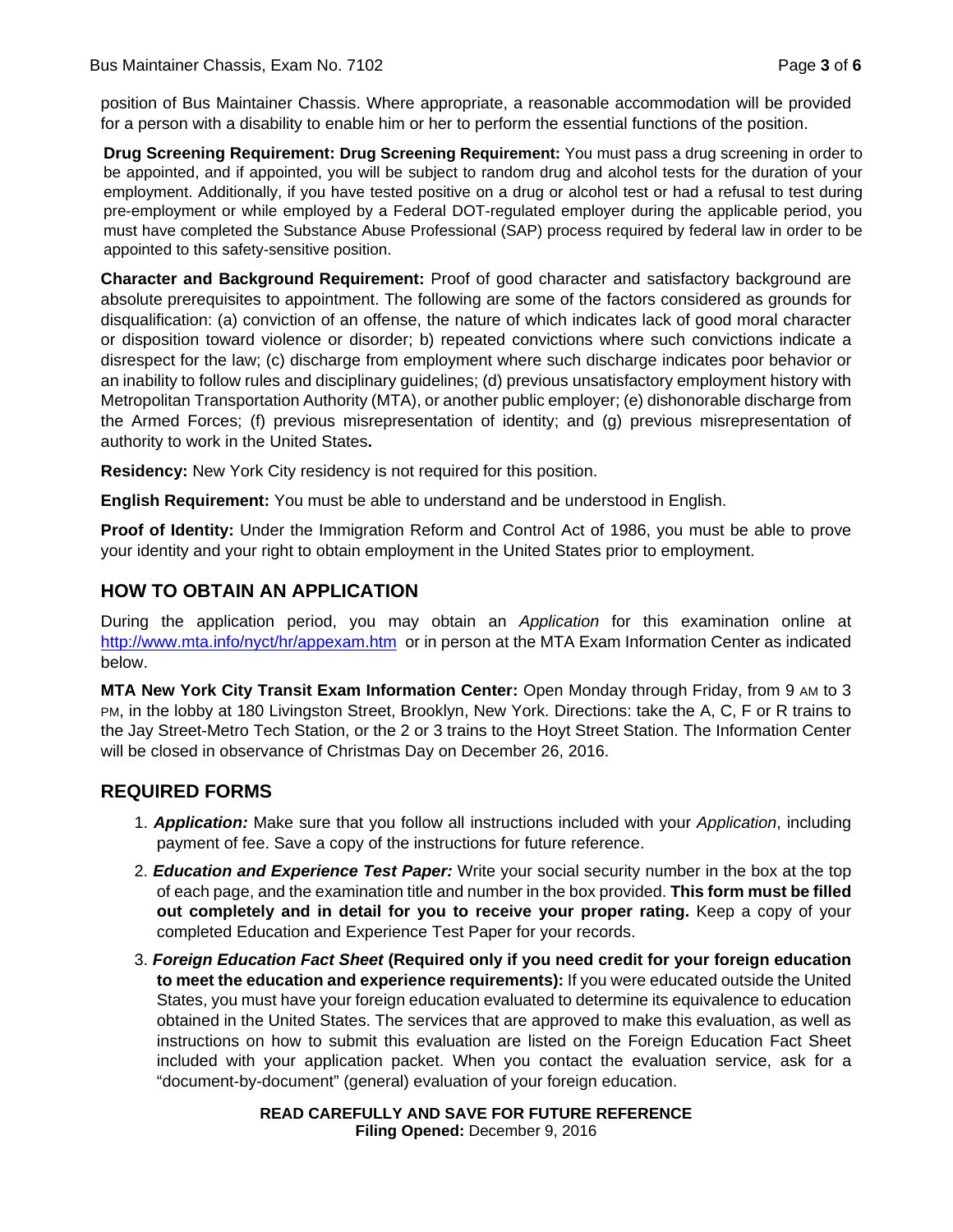If you believe you meet the requirements in the *How to Qualify* section and you are not requesting a Fee Waiver, **you may apply by mail or online**. MTA New York City Transit will **not** accept applications in person.

#### **Applications by Mail must:**

- 1. Include all the required forms, as indicated in the Required Forms section above.
- 2. Be postmarked by the last day of the application period.
- 3. Be mailed to the address in the *Correspondence Section* of this notice.
- 4. Include the appropriate fee in the form of a money order.

#### **The Money Order (Postal Money Order Preferred) must:**

- 1. Be made payable to MTA New York City Transit.
- 2. Be valid for one year.
- 3. Have the following information written on it: your name, home address, the last four digits of your social security number, and the exam title and exam number.
- 4. Include the appropriate fee in the form of a money order.

Cash and personal checks will **not** be accepted.

Save your money order receipt for future reference and proof of filing an *Application.*

#### **Online Applications:**

- 1. Apply using http://www.mymta.info by the last day of the application period.
- 2. A major credit card of bank card associated with a bank account must be used when applying online.
- 3. You will be given a confirmation number after you submit your *Application* and pay the application fee. Applicants who request a fee waiver must apply by mail.

Computers with internet access are available on a limited basis at branches of the New York Public Library, the Brooklyn Library and the Queens Library to patrons with a valid library card.

# **HOW TO SUBMIT AN APPLICATION WHEN REQUESTING A FEE WAIVER:**

Applicants who would like to request a Fee Waiver must obtain an application in person at the MTA Exam Information Center as indicated above and must submit the application and required forms by mail to the address in the Correspondence section below **by the last day of the application period**.

MTA New York City Transit will not accept applications in person. Additional information on how to request an application fee waiver is available with the Application.

# **ADMISSION LETTER OR NOT QUALIFIED LETTER**

An *Admission Letter* or *Not Qualified Letter* will be mailed to you about 10 days before the first date of the practical skills test. If you do not receive an *Admission Letter* at least 4 days before this date, you may obtain a duplicate letter at the MTA Exam Information Center (as indicated above). A paper copy of the *Admission Letter* is your ticket for admission to the test.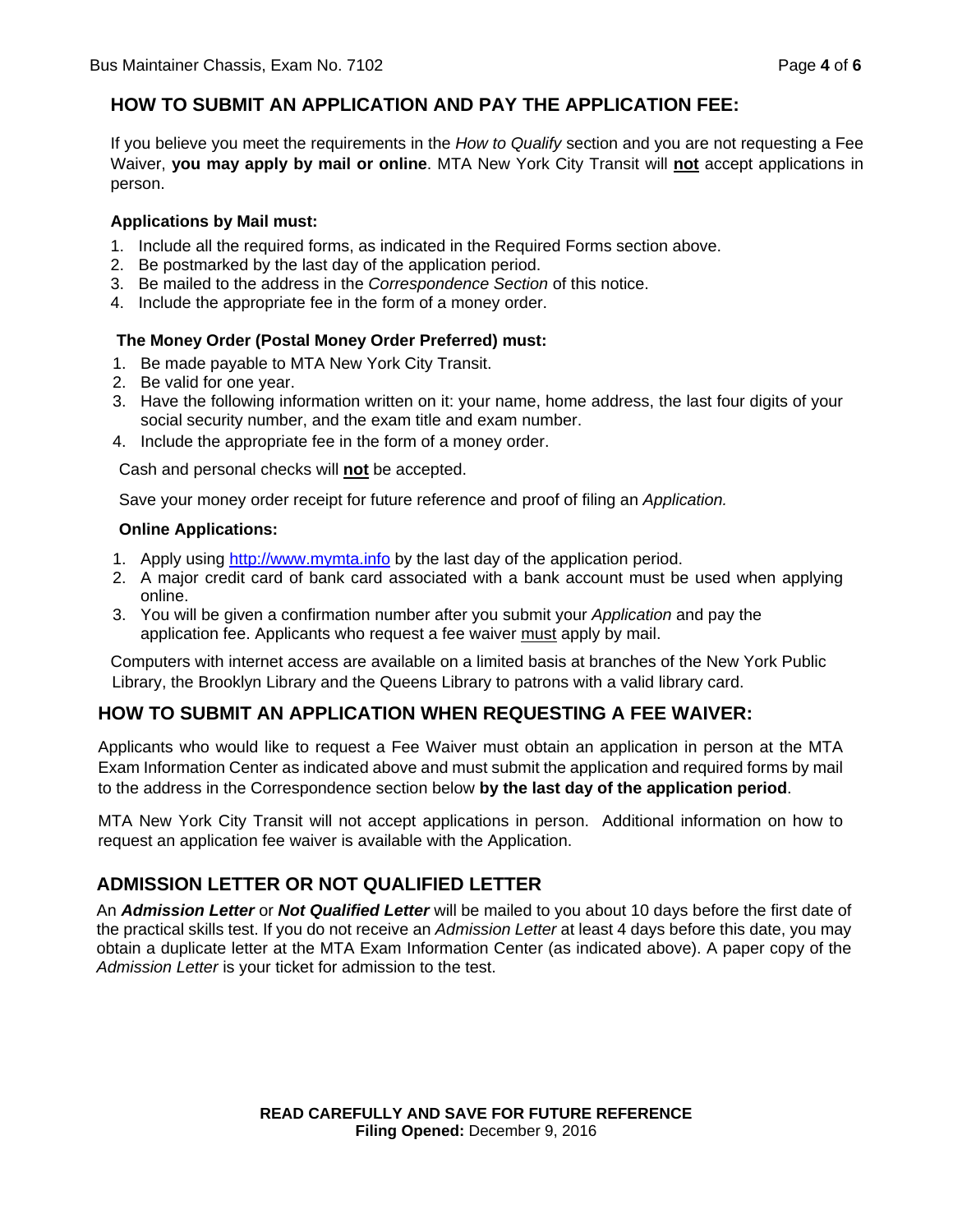# **THE TEST**

You will be given a competitive practical skills test. A score of at least 70 is required to pass the practical skills test. Your score on this test will determine your place on the eligible list. Ties resulting from identical scores will be broken in an equitable manner to be determined by the NYCT/MaBSTOA Examinations Section.

The practical skills test may be designed to measure your ability to use tools; read schematics; install, repair and adjust vehicle components; and troubleshoot and repair electrical components using meters and other equipment.

#### **TEST ADMINISTRATION GUIDELINES:**

**Warning:** You are not permitted to enter the test site with cellular phones, beepers, pagers, cameras, portable media players, or other electronic devices. Calculators are **not** permitted. Electronic devices with an alphabetic keyboard or with word processing or data recording capabilities such as planners, organizers, etc. are prohibited. If you use any of these devices in the building at any time before, during or after the test, you may not receive your test results, your score may be nullified, and your application fee will not be refunded.

**Required Identification:** You are required to bring one (1) form of valid (non-expired) signature and photo bearing identification to the test site. The name that was used to apply for the exam must match the first and last name on the photo ID. A list of acceptable identification documents is provided below. If you do not have an acceptable ID, you may be denied testing. Acceptable forms of identification (bring one) are as follows: State issued driver's license, State issued identification card, US Government issued Passport, US Government issued Military Identification Card, US Government issued Alien Registration Card, Employer ID with photo, or Student ID with photo.

**Leaving:** You must leave the test site once you finish the practical skills test. If you leave the test site after being fingerprinted, but before completing the test, you will not be permitted to re-enter. If you disregard this instruction and re-enter the test site, you may not receive your test results, your test score may be nullified, and your application fee will not be refunded.

# **THE TEST RESULTS**

If you meet the education and experience requirements and pass the practical skills test your name will be placed in final score order on an eligible list and you will be given a list number. You will be notified by mail of your test results. If you meet all requirements and conditions, you will be considered for appointment when your name is reached on the eligible list. The eligible list for this exam may remain in effect up to 4 years from the date it is established.

# **SPECIAL ARRANGEMENTS**

**Special Test Accommodations:** If you plan to request special testing accommodations due to disability or an alternate test date due to your religious belief, follow the instructions included with your *Application* and mail your request to the address found in the "Correspondence" section below no later than 30 days prior to the scheduled test date.